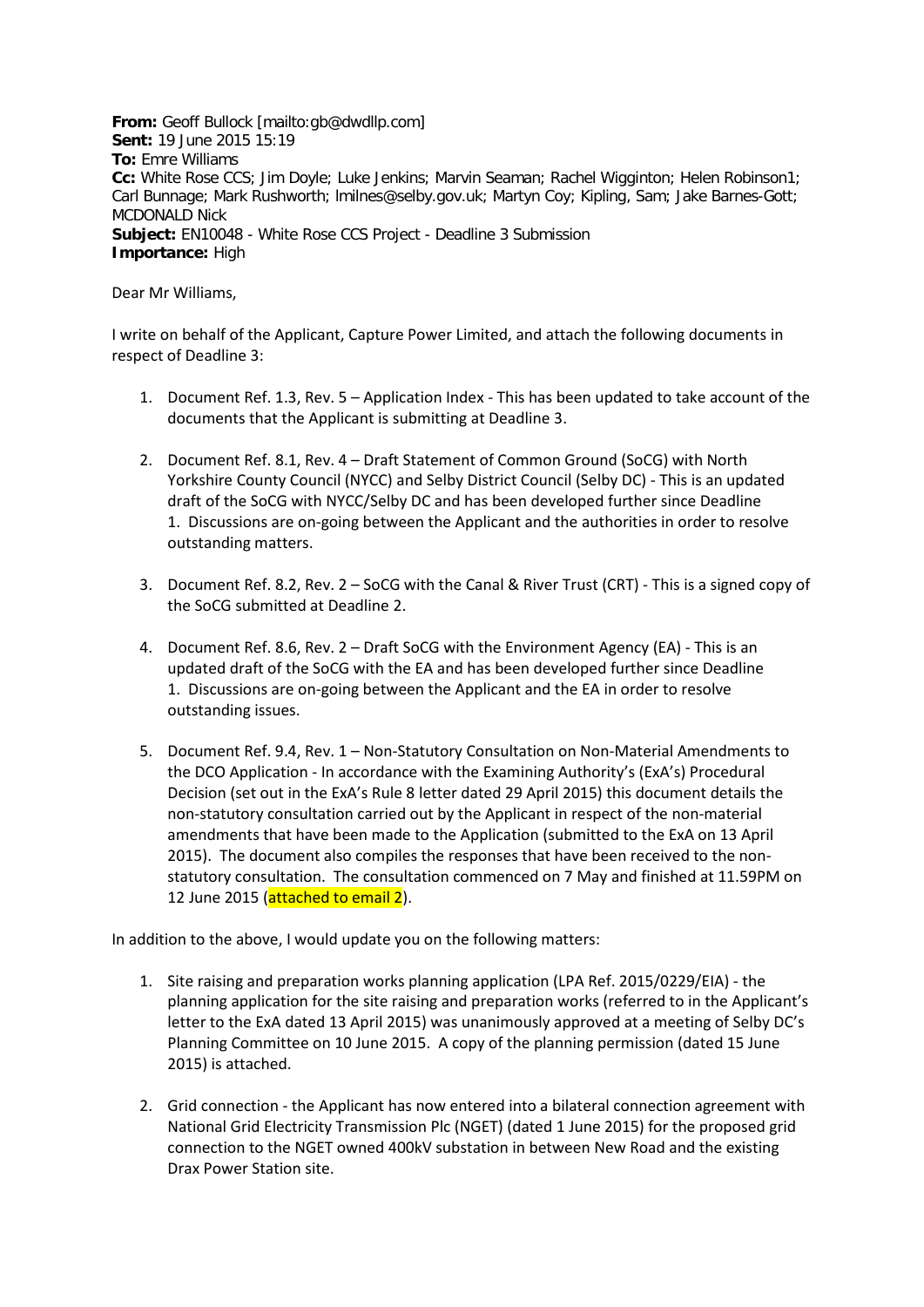I would be grateful if you could confirm receipt of the emails and the attachments.

Yours sincerely

Geoff Bullock

**Geoff Bullock BA Hons BPl. MRTPI Partner**

Dalton Warner Davis LLP 21 Garlick Hill **London** EC4V 2AU DDI: 020 7489 4892 S'board: 020 7489 0213 Fax: 020 7248 4743 Mobile: 07798 740 238

email: [gb@dwdllp.com](mailto:gb@dwdllp.com) [| www.dwdllp.com](http://www.dwdllp.com/) | [twitter: dwdllp](http://twitter.com/%23!/dwdllp) **Chartered Surveyors | Property Advisors | Planning and Development Consultants** This e-mail (and enclosures) may be privileged and confidential and exempt from disclosure under law. If you are not the intended recipient, please notify the sender. Any unauthorised disclosure, copying or dissemination is strictly prohibited. Thank you.

This email was scanned by the Government Secure Intranet anti-virus service supplied by Vodafone in partnership with Symantec. (CCTM Certificate Number 2009/09/0052.) In case of problems, please call your organisations IT Helpdesk.

Communications via the GSi may be automatically logged, monitored and/or recorded for legal purposes.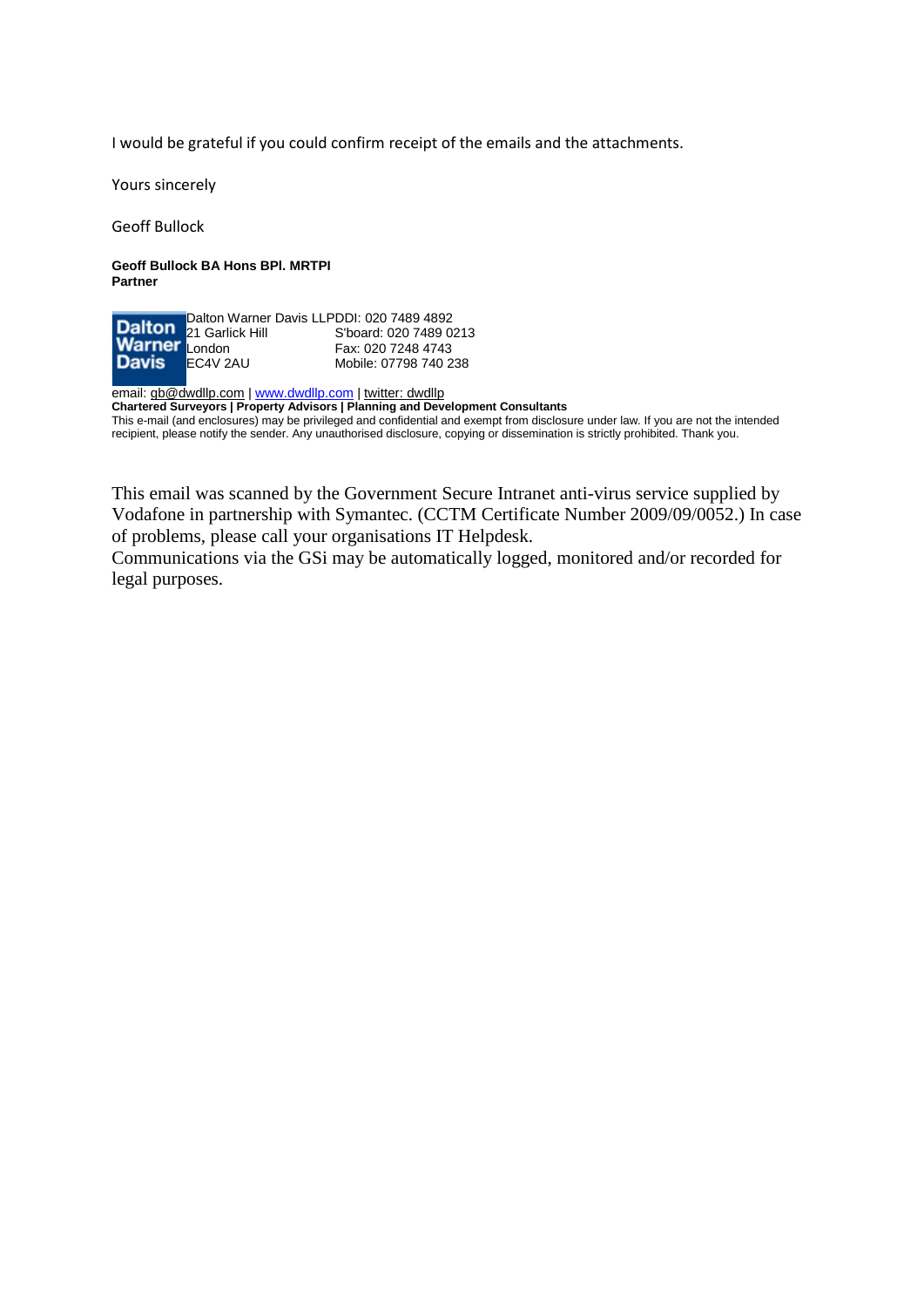Decision no: 2015/0299/EIA (8/24/27S/PA)



**NOTICE OF DECISION** TOWN AND COUNTRY PLANNING ACT 1990

**Capture Power Limited** c/o Mr Geoff Bullock **Dalton Warner Davis LLP** 21 Garlick Hill London EC4V<sub>2AU</sub>



# NOTICE OF DECISION OF PLANNING AUTHORITY ON APPLICATION FOR PERMISSION TO CARRY OUT DEVELOPMENT

This decision does not constitute approval under the Building Regulations Please read notes at the end of this notice

The above named council being the Local Planning Authority for the purposes of your application dated 11 March 2015 in respect of the following:

Proposal: Proposed carrying out of site raising and preparation works, new and altered accesses and roads, footbridge and road bridge and ancillary works

Location: Drax Power Station, New Road, Drax

have considered your application and have determined to GRANT permission in accordance with the application drawings and particulars subject to the following conditions and reasons

01. The development must commence before the expiration of three years from the date of this permission.

Reason:

This condition is imposed in order to comply with the provisions of Section 91 of the Town and Country Planning Act 1990.

- 02. The development must be carried out in accordance with the following approved plans unless otherwise agreed with the local planning authority:
	- $(a)$ Figure 1 - Site Location Plan;
	- Figure 2 Planning Application Site Boundary Plan;  $(b)$
	- Figure 3 Site Layout Plan;  $(c)$
	- $(d)$ Figure 4 (Sheet 1) - Proposed Site Sections and Levels Plan;
	- Figure 4 (Sheet 2) Proposed Site Sections and Levels Plan; and  $(e)$
	- $(f)$ Figure 5 - Vehicle Routing Plan.

Reason: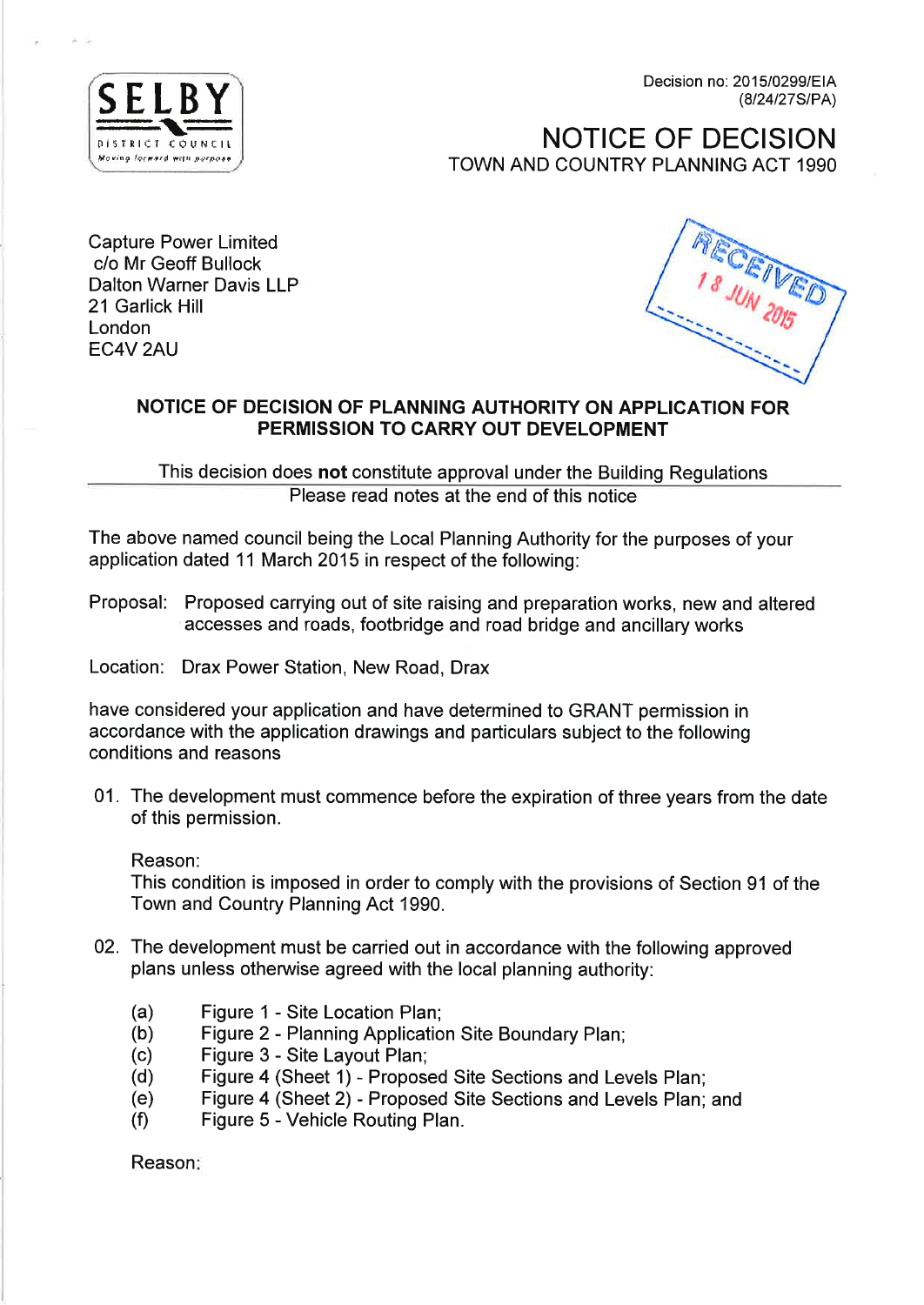This condition is imposed for the purposes of clarity and to ensure the development is acceptable and departures from those plans could give rise to unacceptable effects that have not been considered by this application.

- 03. The development shall not commence until details of the following have been submitted to and approved by the Local Planning Authority:
	- $(a)$ the existing site level:
	- $(b)$ the material to be used for site raising;
	- $(c)$ the extent of the area to be raised; and
	- $(d)$ the finished site level.

The development shall be carried out in accordance with the approved details unless otherwise agreed with the local planning authority.

### Reason:

This condition is imposed to ensure proposed materials are acceptable and there is a satisfactory relationship between the proposed development and surrounding/adjoining land. Ground levels are required to ensure that surrounding/adjoining land is not adversely affected by difference in levels and surface water run-off.

04. The development shall not commence until a written public rights of way management plan for any section(s) of public rights of way to be diverted or temporarily closed has been submitted to and approved by the Local Planning Authority. The development must be carried out in accordance with the approved plan unless otherwise agreed with the Local Planning Authority.

### Reason:

This condition is imposed to ensure the existing Public Right of Way on the site is protected and kept clear of any obstruction until such time as any alternative route has been provided and confirmed (or temporary closure confirmed) under an Order made under the Town and Country Planning Act 1990.

05. The development shall not commence until a scheme for all external lighting to be installed during construction has been submitted to and approved by the Local Planning Authority. The scheme submitted and approved must include measures to minimise and otherwise mitigate any artificial light emissions during development. The development must be carried out in accordance with the approved scheme unless otherwise agreed with the Local Planning Authority.

# Reason:

This condition is imposed in the interests of the visual amenities of the area.

06. The development shall not commence until details of the siting, design and layout (including visibility splays and surfacing) of any new or modified permanent or temporary means of access between any part of the application site and the public highway to be used by vehicular traffic, or any alteration to an existing means of access to a public highway used by vehicular traffic, have been submitted to and approved by the Local Planning Authority. The details submitted must provide for any access point directly on to Pear Tree Avenue to only be used in an emergency and must include details of the barrier or other control systems to prevent its use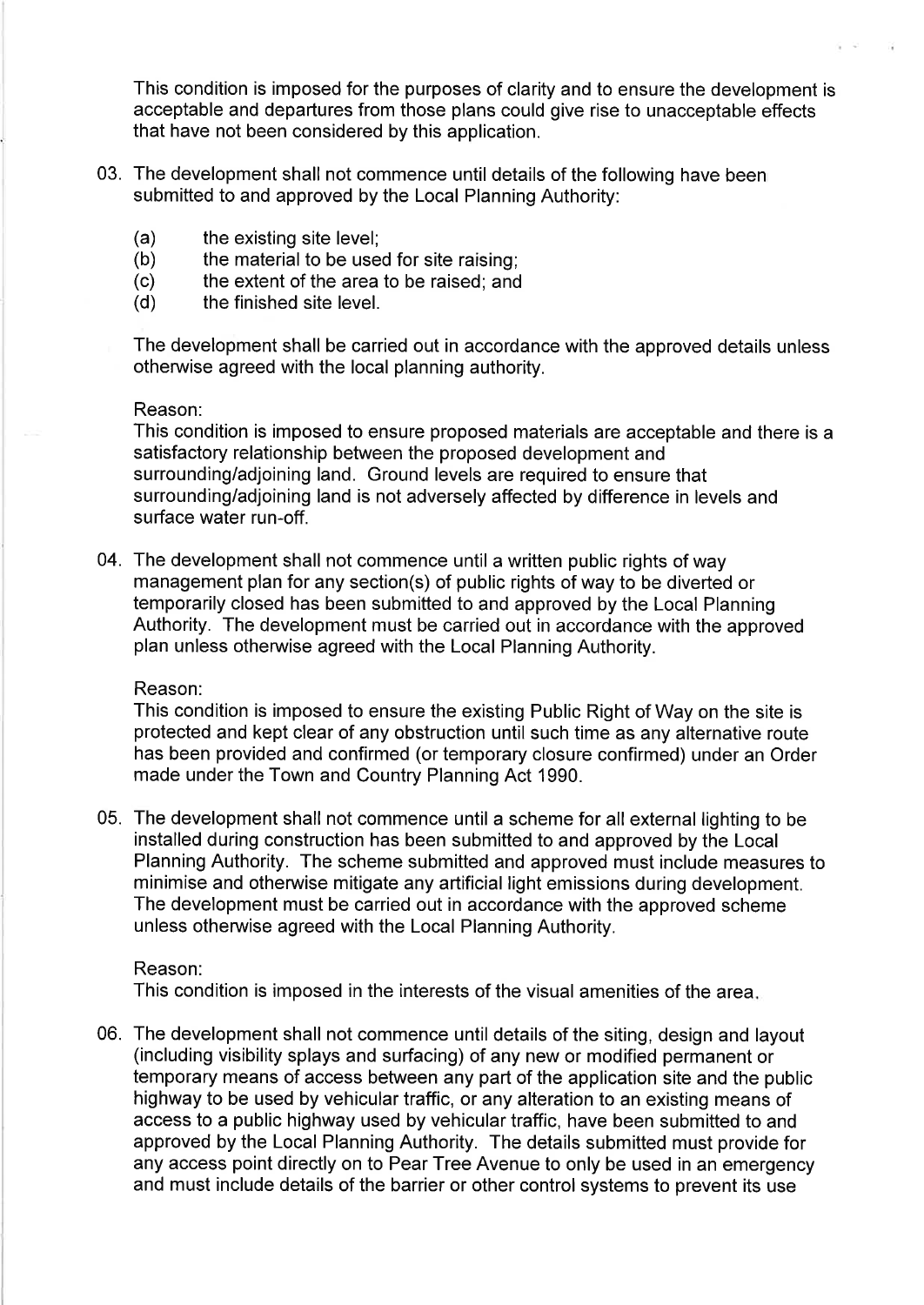other than in emergencies. The development must be carried out in accordance with the approved details unless otherwise agreed with the Local Planning Authority.

Reason:

This condition is imposed in order to secure satisfactory access to the proposed development in the interests of road safety.

07. Any construction areas or sites associated with the development must remain securely fenced at all times during construction of the development. The development must be carried out in accordance with the approved details unless otherwise agreed with the local planning authority.

# Reason:

This condition is imposed in the interests of visual amenity.

08. No development shall take place until full details of both hard and soft landscape works for the whole site together with a programme of implementation have been submitted to and approved in writing by the Local Planning Authority and these works shall be carried out as approved prior to the occupation of any part of the development or as may be otherwise agreed in writing by the Local Planning Authority.

These details shall include:

- means of enclosure  $i)$
- $\mathsf{ii}$ hard surfacing materials
- iii) planting plans

# Reason:

This condition is imposed because a well-designed landscaping scheme can enhance the environment, reduce the impact of the development on the amenities of existing residents and help to integrate the development into the surrounding area.

09. If within a period of 5 years from the date of the planting of any tree or shrub that tree or shrub or any tree or shrub planted in replacement for it, is removed, uprooted or destroyed or dies (or becomes, in the opinion of the Local Planning Authority, seriously damaged or defective) another tree or shrub of the same species, size and maturity as that originally planted shall be planted at the same place, unless the Local Planning Authority gives its written consent to any variation.

# Reason:

This condition is imposed because landscaping works can enhance a development, both for its own sake and for the benefit of the wider area. Trees and shrubs can fail as a result of a number of causes and it is important that, if the landscaping scheme is to succeed there is provision for replacement planting.

10. The development shall not commence until details of surface water and foul drainage systems (including means of pollution control) have been submitted to and approved by the Local Planning Authority. The details submitted must be in accordance with Chapter 7 Flood Risk and Surface Water and Annex C Outline Construction Environmental Management Plan of the Environmental Statement. The development must be carried out in accordance with the approved details unless otherwise agreed with the Local Planning Authority.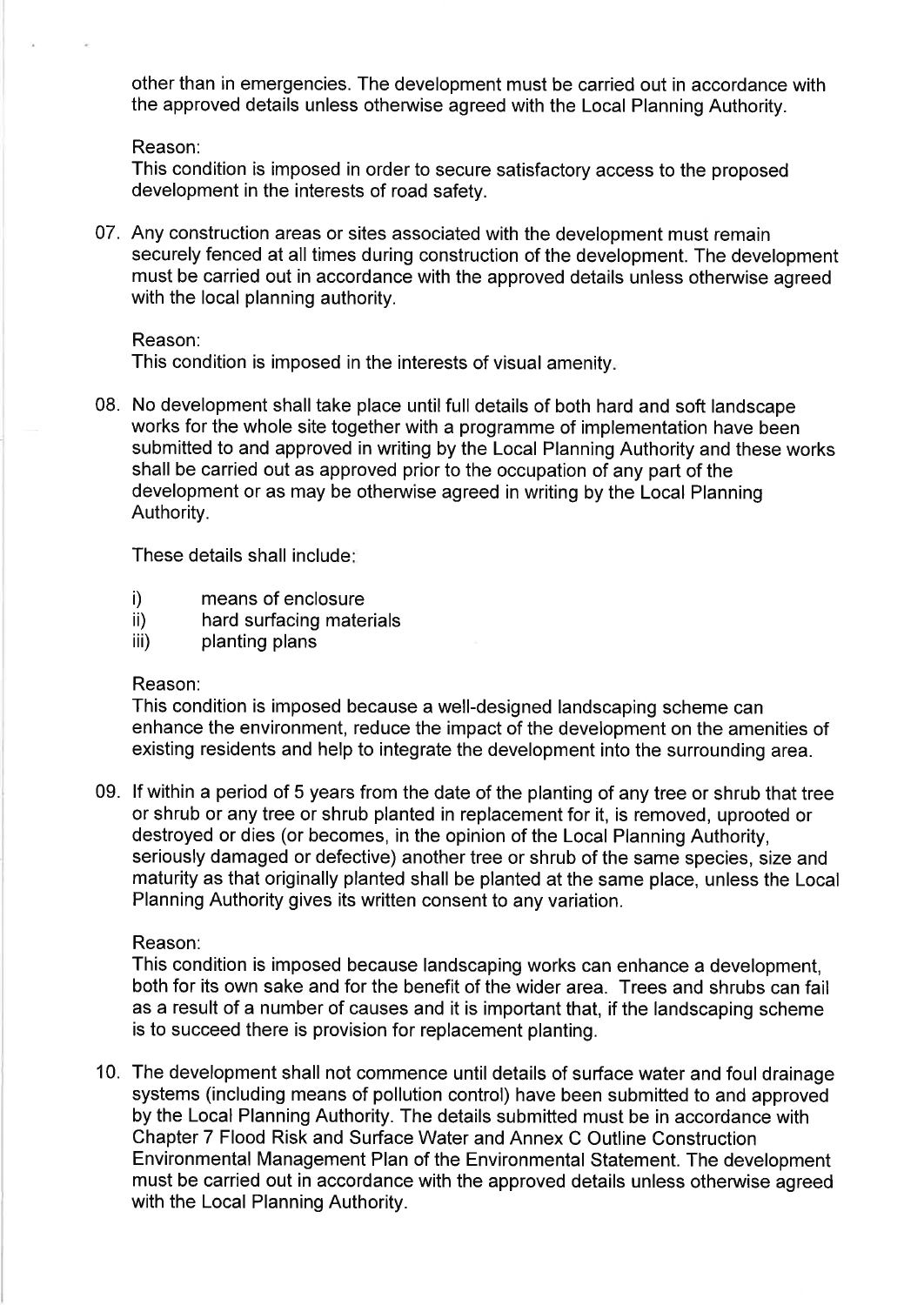# Reason:

This condition is imposed in order to ensure that foul and surface water drainage can be disposed of in a manner which does not cause risks of pollution or injury to public health or increase flood risk.

11. The development shall not commence until a scheme for the mitigation of flood risk during construction has been submitted to and approved by the Local Planning Authority. The scheme submitted and approved must be in accordance with Chapter 7 Flood Risk and Annex D Flood Risk Assessment of the Environmental Statement. Development shall then only proceed in strict accordance with the submitted Flood Risk Assessment and relevant details contained within the Environmental Statement, specifically chapter 7, and the mitigation measures detailed in Section 7.6.2. Measures shall include the setting of finished floor levels of any office buildings or temporary site buildings at a minimum level of 5.13mAOD. The development must be carried out in accordance with the approved scheme unless otherwise agreed with the Local Planning Authority.

## Reason:

This condition is imposed to reduce the risk of flooding.

- 12. Prior to the commencement of development a Construction Environment Management Plan (CEMP) in general accordance with the submitted outline CEMP, shall be submitted to and approved in writing by the Local Planning Authority. The **CEMP** shall include:
	- A site emergency and contingency plan which must include safe access and  $a<sub>i</sub>$ egress routes and an area of safe refuge for on-site workers during the construction period;
	- Detailed land drainage details for the lay-down area;  $b<sub>1</sub>$
	- Details of how the construction works will avoid an increase in surface water  $C_{-}$ run-off during the construction period;
	- d. Details of how works will follow the guidelines in the Environment Agency's **Pollution Prevention Guideline 5**
	- Details of measures to prevent the mobilisation of sediments and any other  $e<sub>i</sub>$ materials from entering a watercourse;
	- Details of the inclusion of a 200mm drainage blanket and a perimeter land f. drain to be installed at the toe of all new platform embankments;
	- Details of the provision of cut-off drains and bunds should dewatering be g. undertaken;
	- Details of the reinstatement of the lay-down area to its existing state,  $h_{\cdot}$ including land level and drainage arrangements;
	- ì. Details of a pollution contingency plan to deal with pollution should it occur, including that the operator will contact the Environment Agency's 24hr incident hotline on 0800 807060 should there be a pollution incident;
	- A final Site Waste Management Plan, backed up with detailed calculations j. and a relevant CL:AIRE declaration.

Development shall proceed only in strict accordance with the approved CEMP.

# Reason:

This condition is imposed reduce the risk of flooding. To ensure a satisfactory means of surface water management. To reduce the risk of pollution. To ensure that any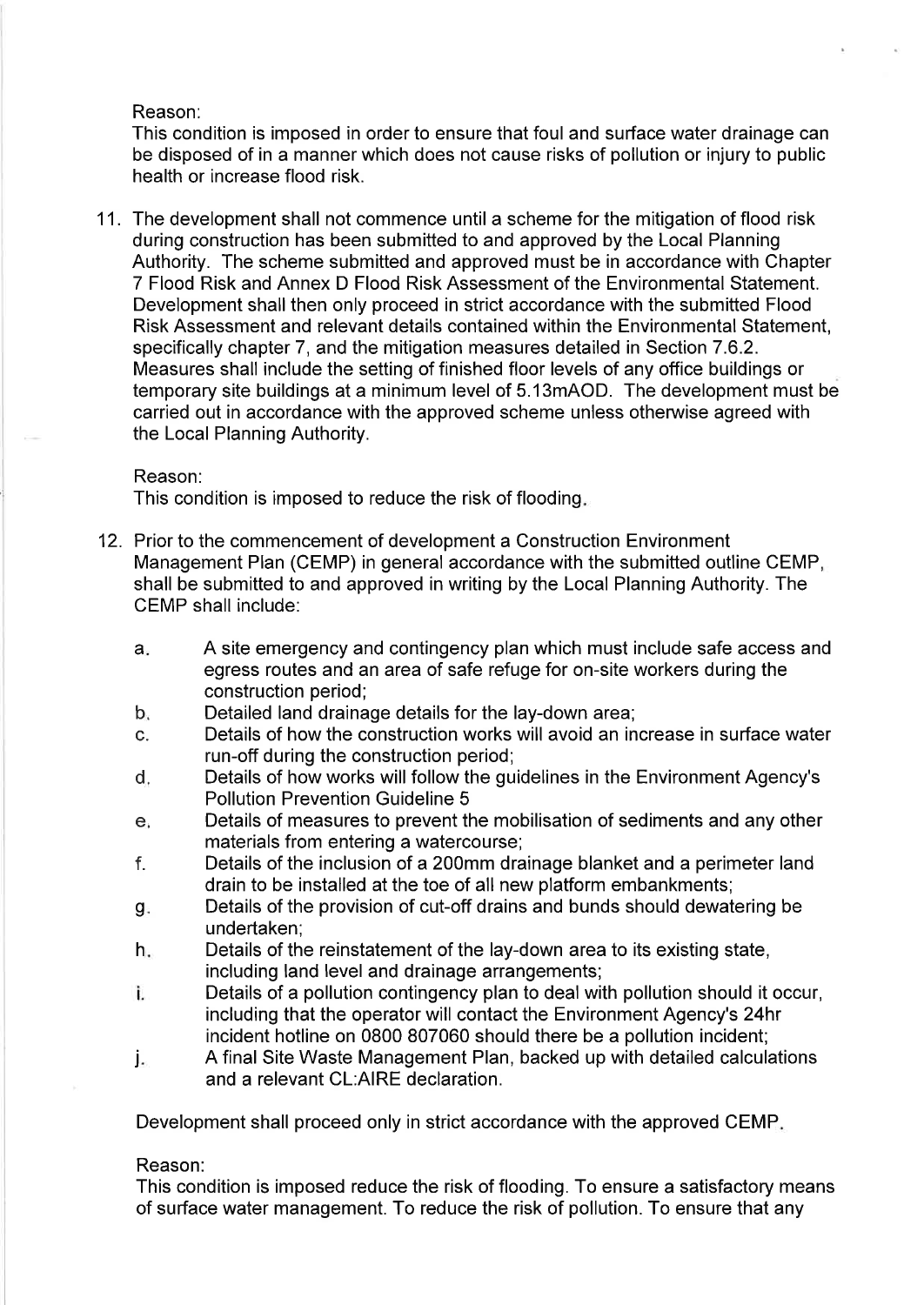surface water run-off during the construction period does not leave the construction site area during site raising and preparation works.

13. The development shall not commence until a scheme to deal with the contamination of land (including groundwater), which is likely to cause significant harm to persons or pollution of controlled waters or the environment, has been submitted to and approved by the Local Planning Authority. The scheme submitted and approved must be in accordance with Chapter 8 Geology, Hydrogeology and Contamination and Annex C Outline Construction Environmental Management Plan of the Environmental Statement. The scheme must include an investigation and assessment report to identify the extent of any contamination and the remedial measures to be taken to render the land fit for its intended purpose, together with a management plan which sets out long-term measures with respect to any contaminants remaining on the site. The development, including any remediation, must be carried out in accordance with the approved scheme unless otherwise agreed with the Local Planning Authority.

#### Reason:

This condition is imposed to reduce the risk of flooding.

14. If during development, contamination not previously identified is found to be present at the site then no further development (unless otherwise agreed in writing with the Local Planning Authority) shall be carried out until the developer has submitted a remediation strategy to the Local Planning Authority detailing how this unsuspected contamination shall be dealt with and obtained written approval from the Local Planning Authority. The remediation strategy shall thereafter be implemented as approved.

### Reason:

This condition is imposed in order to protect the groundwater quality in the secondary aquifer and the quality of Carr Dyke and the River Ouse.

15. Piling or any other foundation designs using penetrative methods shall not be permitted other than with the express written consent of the Local Planning Authority, which may be given for those parts of the site where it has been demonstrated that there is no resultant unacceptable risk to groundwater. The development shall be carried out in accordance with the approved details.

#### Reason:

This condition is imposed in order to protect the groundwater quality in the secondary aquifer and the quality of Carr Dyke and the River Ouse.

- 16. No development shall commence until a Written Scheme of Investigation has been submitted to and approved by the Local Planning Authority in writing. The scheme shall include an assessment of significance and research questions; and:
	- Ĩ. The programme and methodology of site investigation and recording
	- ii. Community involvement and/or outreach proposals
	- The programme for post investigation assessment iiia
	- Provision to be made for analysis of the site investigation and recording iv.
	- Provision to be made for publication and dissemination of the analysis and V. records of the site investigation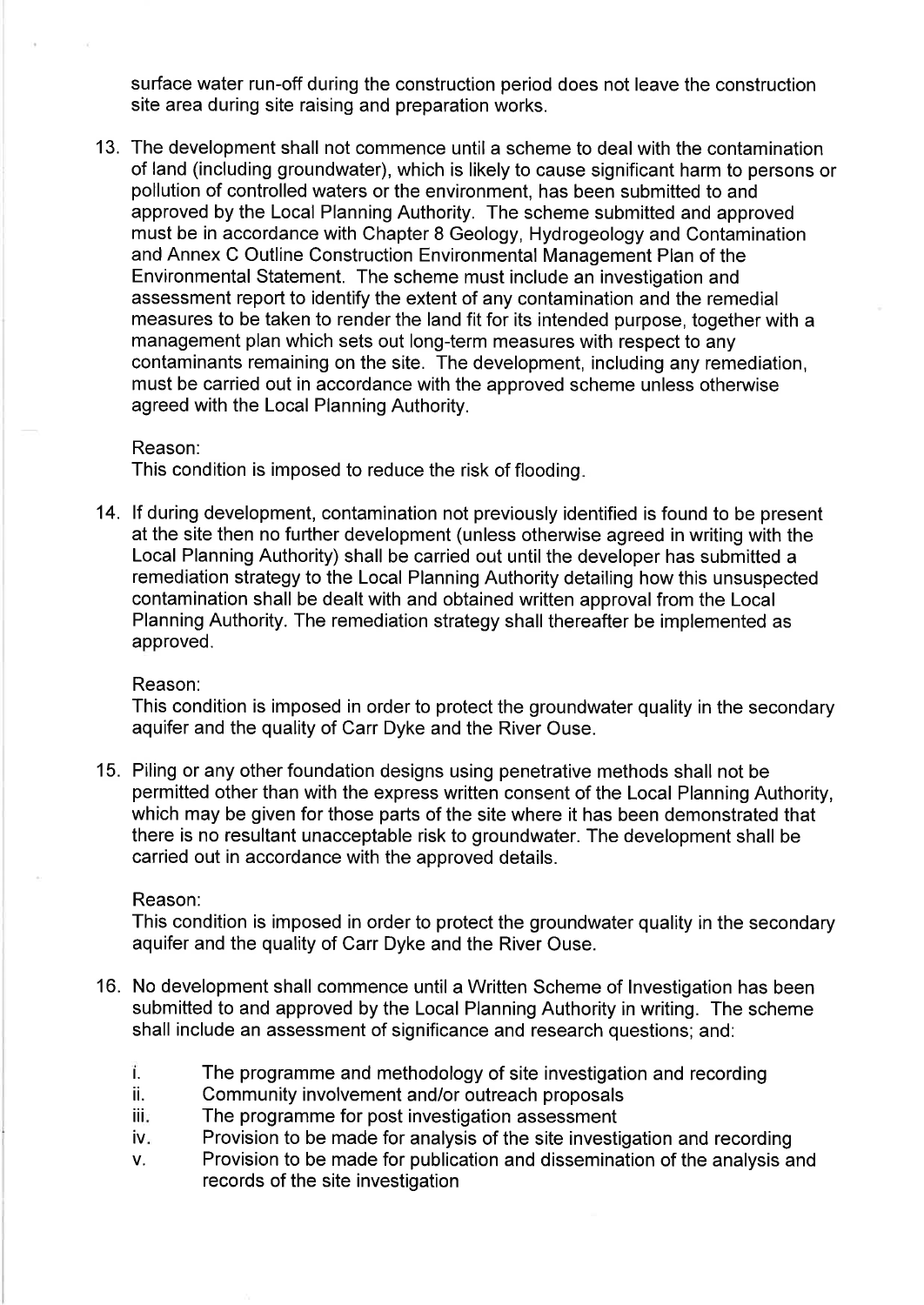- vi. Provision to be made for archive deposition of the analysis and records of the site investigation
- Nomination of a competent person or persons/organisation to undertake the vii. works set out within the Written Scheme of Investigation.

No development shall take place other than in accordance with the Written Scheme of Investigation approved under condition 16.

The development shall not be occupied until the site investigation and post investigation assessment has been completed in accordance with the programme set out in the Written Scheme of Investigation approved under condition 16 and the provision made for analysis, publication and dissemination of results and archive deposition has been secured.

### Reason:

This condition is imposed in accordance with Section 12 of the NPPF as the site is of archaeological interest.

- 17. The details submitted in pursuance of Condition no. 16 above shall be preceded by the submission to the Local Planning Authority for approval in writing, and subsequent implementation, of a scheme of archaeological investigation to provide  $for:$ 
	- $(i)$ The proper identification and evaluation of the extent, character and significance of Archaeological remains within the application area;
	- an assessment of the impact of the proposed development on the  $(ii)$ archaeological significance of the remains;

### Reason:

This condition is imposed in accordance with Section 12 of the NPPF as the site is of archaeological interest.

- 18. The development shall not commence until a construction environmental management plan has been submitted to and approved by the local planning authority. The plan submitted and approved must be in accordance with Annex C Outline Construction Environmental Management Plan of the Environmental Statement and incorporate:
	- $(a)$ a code of construction practice, specifying measures designed to minimise the impacts of construction works;
	- a scheme for the control of any dust, smoke or steam emissions; and  $(b)$
	- a scheme for the notification of any significant construction impacts on local  $(c)$ residents and for handling any complaints received from local residents relating such impacts during the construction.

The development must be carried out in accordance with the approved plan unless otherwise agreed with the local planning authority.

# Reason:

This condition is imposed to reduce the risk of pollution or injury to public health

19. The development shall not commence until a construction traffic routing and travel plan has been submitted to and approved by the local planning authority. The plan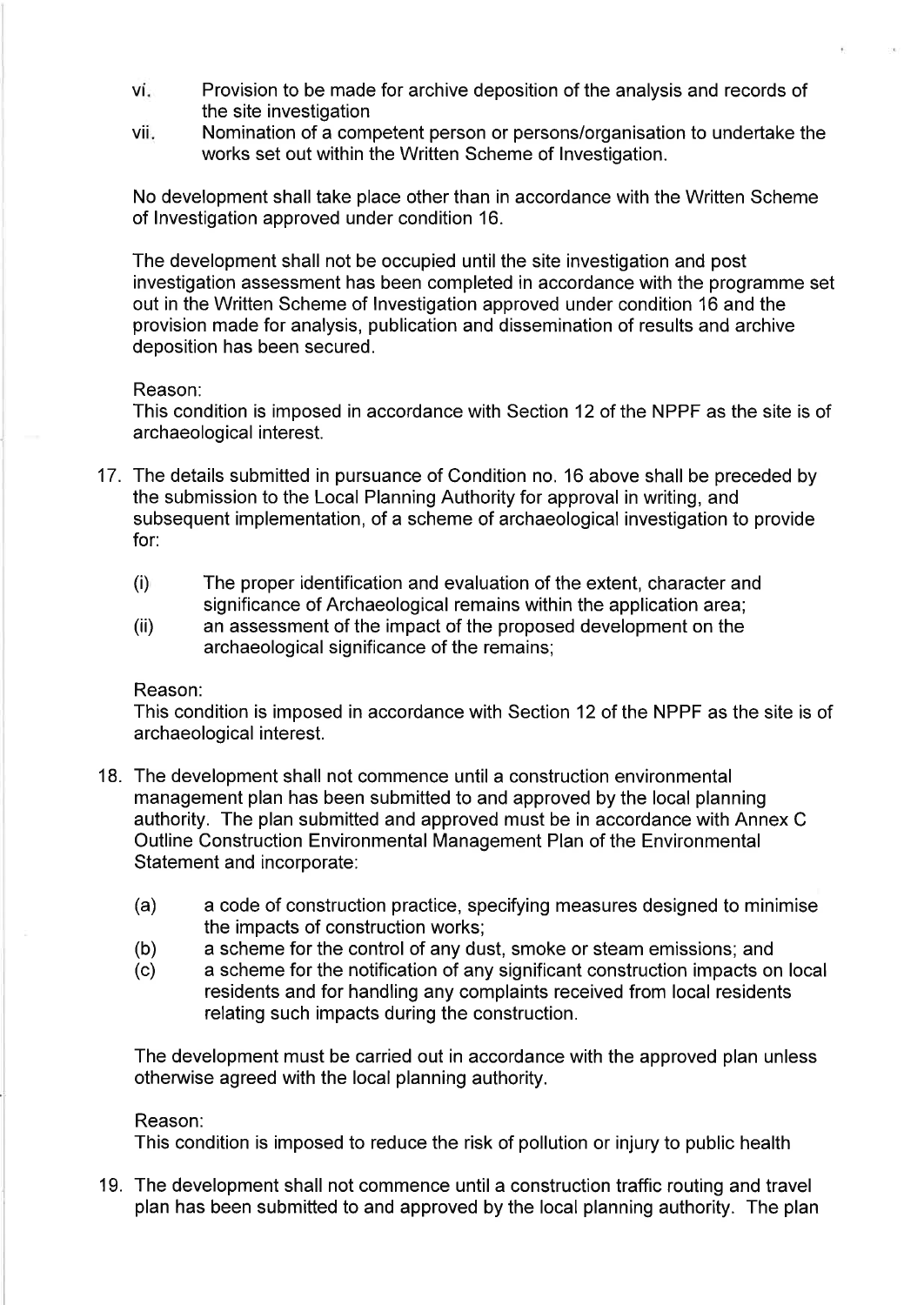submitted and approved must be in accordance with Chapter 9 Transport and Travel and Annex H Outline Travel Plan of the Environmental Statement and incorporate details as:

- $(a)$ the routes to be used for the delivery of construction materials and any temporary signage to identify routes and promote their safe use, including details of the access points to the Application Site to be used by light goods vehicles and heavy goods vehicles;
- $(d)$ measures to encourage the use of sustainable transport modes by construction personnel in order to minimise overall traffic impact: and
- $(e)$ parking for construction personnel within the Application Site.

Notices must be erected and maintained throughout the period of construction at every entrance to and exit from the Application Site, indicating to drivers the approved routes for traffic entering and exiting the Application Site. The development must be carried out in accordance with the approved plan unless otherwise agreed with the local planning authority.

Reason:

This condition is imposed in the interests of road safety.

- 20. Construction work relating to the development, including the delivery or removal of materials, plant and machinery, may not take place outside the hours of:
	- 0700 and 1900 hours on Monday to Friday; and  $(a)$
	- $(b)$ 0700 and 1300 hours on a Saturday.

The restrictions above do not apply to construction work or the delivery or removal of materials, plant and machinery where these:

- do not exceed a noise limit of 50dB(A) at the boundary of the Application  $(a)$ Site:
- $(b)$ are carried out with the prior approval of the Local Planning Authority under section 61 'Prior consent for work on construction sites' of the Control of Pollution Act 1974; or
- $(c)$ are associated with an emergency.

Paragraph (i) above does not preclude:

- a start-up period from 0630 to 0700 and a shut-down period from 1900 to  $(a)$ 1930 Monday to Friday and a start-up period from 0630 to 0700 and a shutdown period from 1300 to 1330 on a Saturday; or
- maintenance at any time of plant and machinery engaged in the construction  $(b)$ of the development.

In this condition 'emergency' means a situation where, if the relevant action is not taken, there will be adverse health, safety, security or environmental consequences that in the reasonable opinion of the undertaker would outweigh the adverse effects to the public (whether individuals, classes or generally as the case may be) of taking that action.

# Reason:

This condition is imposed in the interests of residential amenity.

21. The development shall not commence until a construction site waste management plan has been submitted to and approved by the local planning authority. The plan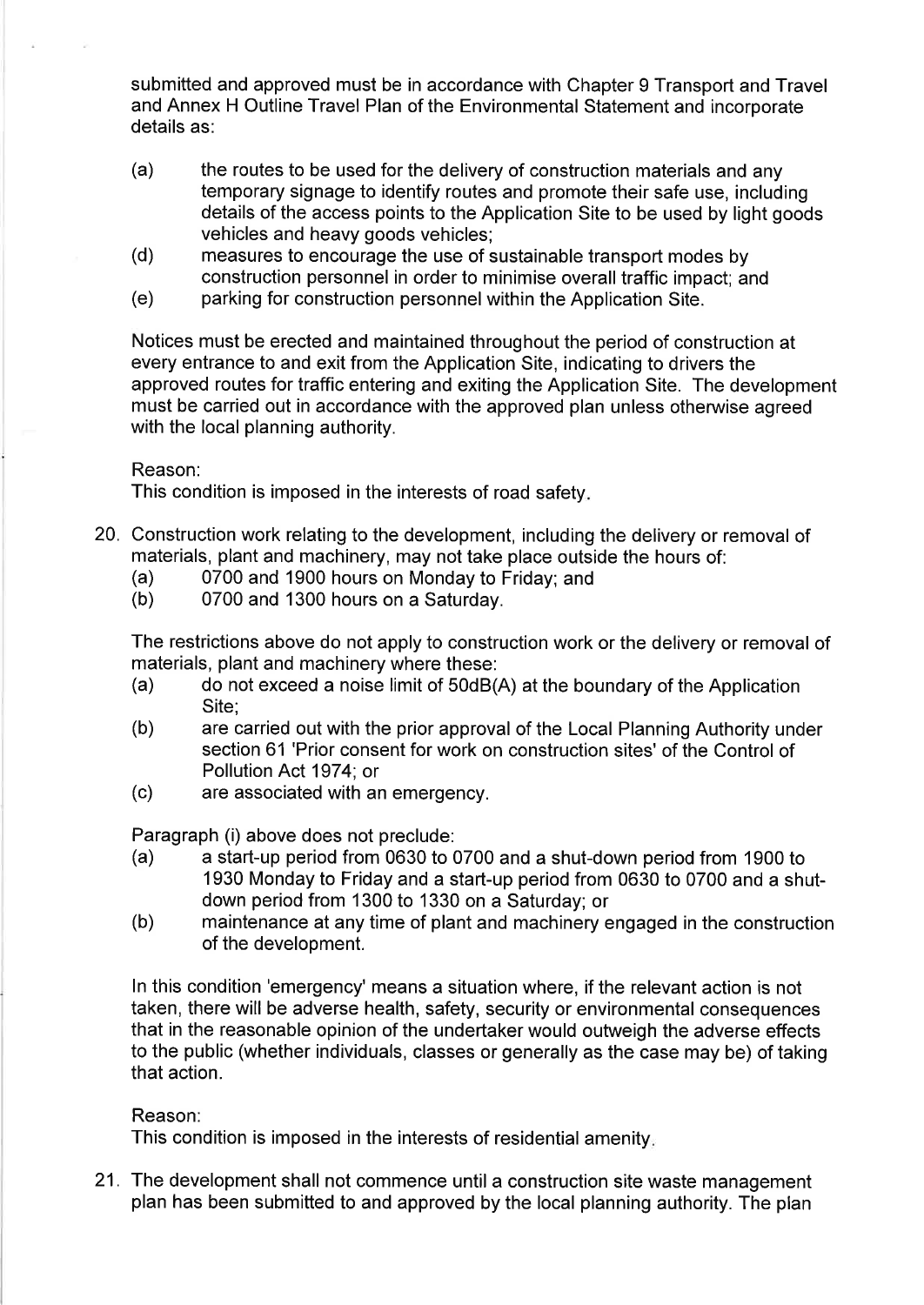submitted and approved must be in accordance with Annex C Outline Construction Environmental Management Plan (Appendix 1 Outline Site Waste Management Plan) of the Environmental Statement. The development must be carried out in accordance with the approved plan unless otherwise agreed with the Local Planning Authority.

# Reason:

This condition is imposed to reduce the risk of pollution or injury to public health.

- 22. The development shall not commence until a biodiversity mitigation plan has been submitted to and approved by the local planning authority. The plan submitted and approved must be in accordance with Chapter 12 Ecology and Annex C Outline Construction and Environmental Management Plan of the Environmental Statement and incorporate details:
	- $(a)$ the further survey work to be carried out;
	- biodiversity mitigation measures; and  $(b)$
	- $(c)$ an implementation timetable, including details relating to maintenance and management.

The development must be carried out in accordance with the approved plan unless otherwise agreed with the Local Planning Authority.

# Reason:

This condition is imposed to ensure that protected species would not be harmed by the development of this site having regard to the Wildlife and Countryside Act 1981 (as amended), The Conservation of Habitats and Species Regulations 2010 (as amended), Protection of Badgers Act 1992 and in the interests of maintaining and improving habitats, biodiversity and the nature conservation value of the site and its surroundings so as to comply with the National Planning Policy Framework (NPPF) and the Natural Environment and Rural Communities Act (NERC) 2006.

- 23. Within five years of the date of this planning permission a site restoration plan must be submitted to and approved by the Local Planning Authority if:
	- $(a)$ development (excluding the development approved by this planning permission) has not commenced on the White Rose CCS Project pursuant to any development consent order; or
	- $(b)$ permission or consent for an alternative use of the Application Site has not been granted or does not exist.

The plan must incorporate details of:

- $(a)$ how the site is to be restored at its raised level to its former or alternative  $use(s)$ ;
- landscaping; and  $(b)$
- implementation timetable  $(c)$

The plan must be implemented as approved unless otherwise agreed with the Local Planning Authority.

# Reason:

This condition is imposed in the interests of biodiversity.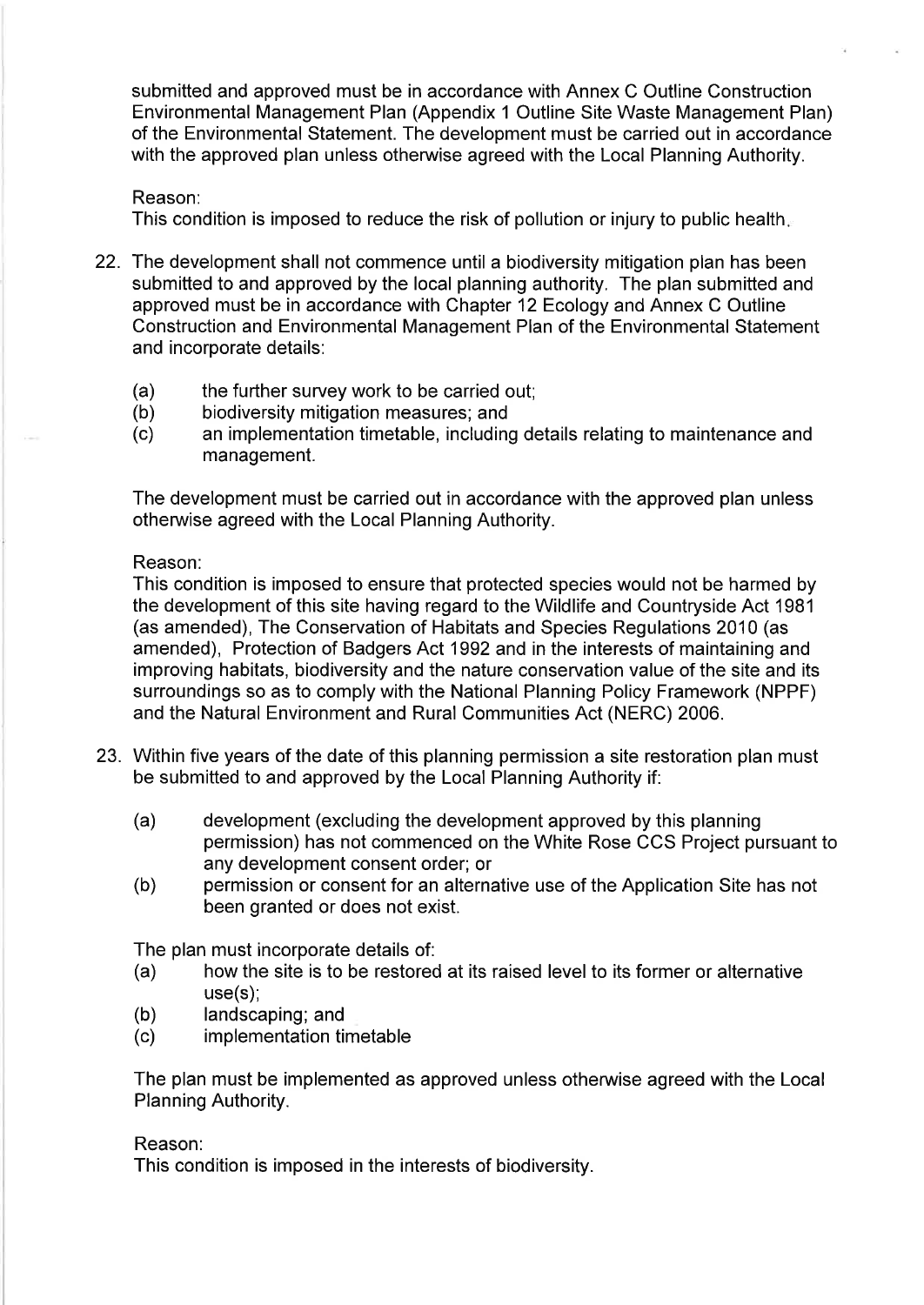# **INFORMATIVES:**

01. The Local Planning Authority worked positively and proactively with the applicant to identify various solutions during the application process to ensure that the proposal comprised sustainable development and would improve the economic, social and environmental conditions of the area and would accord with the development plan. These were incorporated into the scheme and/or have been secured by planning condition. The Local Planning Authority has therefore implemented the requirement in Paragraphs 186-187 of the NPPF.

Mr R M Sunter BSc Hons, Dip TP, Dip Archon, MRTPI Lead Officer - Planning

Date: 15 June 2015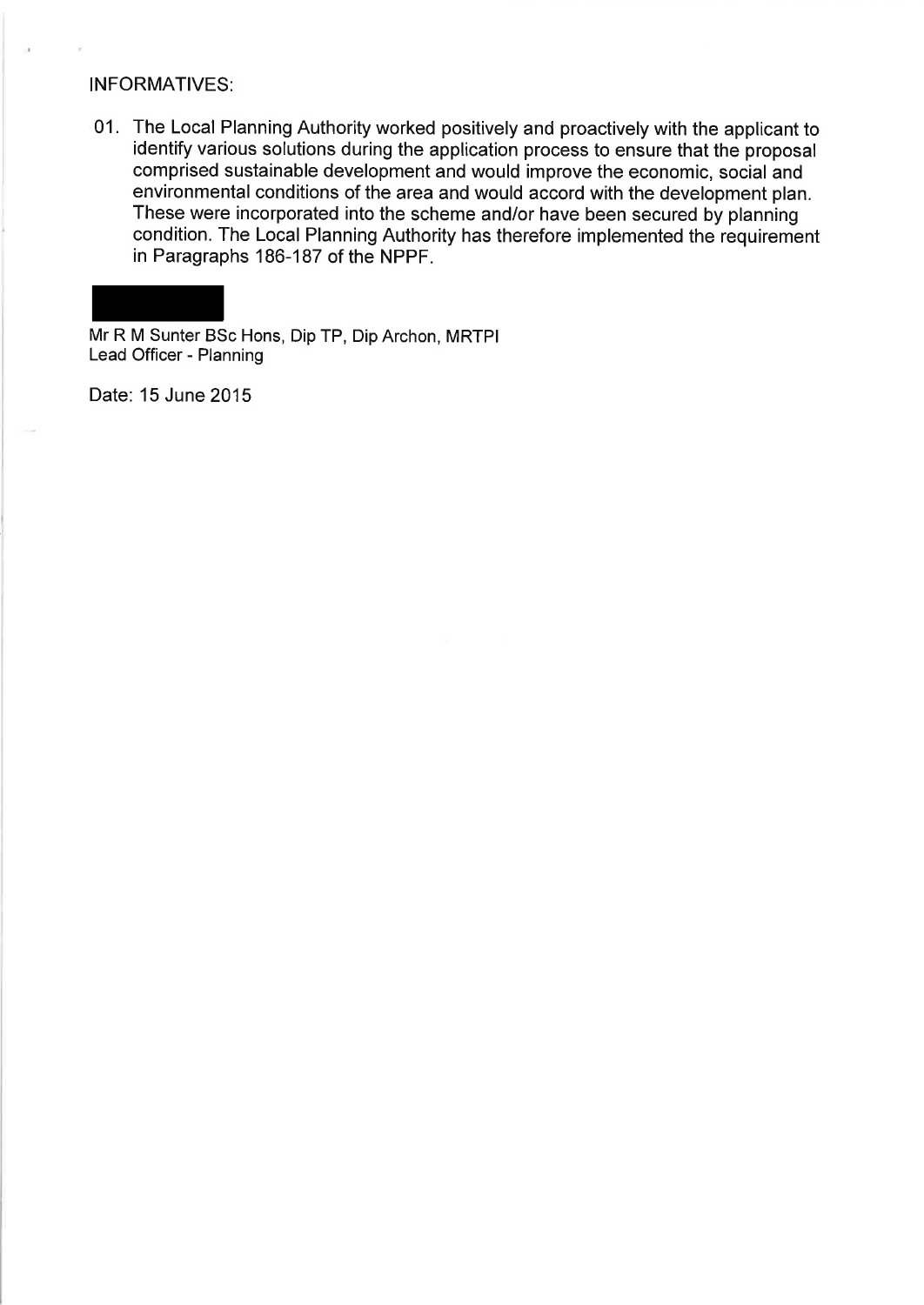Appeals to the Secretary of State

If you are aggrieved by the decision of your local planning authority to refuse permission for the proposed development or to grant it subject to conditions, then you can appeal to the Secretary of State under section 78 of the Town and Country Planning Act 1990.

 $\sim 0.1$ 

- If this is a decision on a planning application relating to the same or substantially the same land and development as is already the subject of an enforcement notice [reference], then if you want to appeal against your local planning authority's decision on your application you must do so within 28 days of the date of this notice.
- If an enforcement notice is served relating to the same or substantially the same land and development as in your application and if you want to appeal against your local planning authority's decision on your application, then you must do so within: 28 days of the date of service of the enforcement notice, or within 6 months [12 weeks in the case of a householder appeal] of the date of this notice, whichever period expires earlier.
- If this is a decision to refuse planning permission for a minor commercial application and you want to appeal against your local planning authority's decision then you must do so within 12 weeks of the date of this notice.
- If you want to appeal against your local planning authority's decision then you must do so within 6 months of the date of this notice.
- Appeals must be made using a form which you can get from the Secretary of State at Temple  $\bullet$ Quay House, 2 The Square, Temple Quay, Bristol BS1 6PN or online at www.planningportal.gov.uk/pcs.
- The Secretary of State can allow a longer period for giving notice of an appeal but will not  $\bullet$ normally be prepared to use this power unless there are special circumstances which excuse the delay in giving notice of appeal.
- The Secretary of State need not consider an appeal if it seems to the Secretary of State that the  $\bullet$ local planning authority could not have granted planning permission for the proposed development or could not have granted it without the conditions they imposed, having regard to the statutory requirements, to the provisions of any development order and to any directions given under a development order.

#### **Purchase Notice**

If either the Local Planning Authority or the Secretary of State for the Environment refuses permission to develop land or grants it subject to conditions, the owner may claim that he can neither put the land to a reasonably beneficial use in its existing state nor can he render the land capable of a reasonably beneficial use by carrying out any development which has been or would be permitted.

In these circumstances, the owner may serve a purchase notice on the Council in whose area the land is situated. This notice will require the Council to purchase his interest in the land in accordance with Part VI of the Town and Country Planning Act 1990.

#### Compensation

In certain circumstances compensation may be claimed from the local planning authority if permission is refused or granted subject to conditions by the Secretary of State on appeal or on referral of the application to him.

These circumstances are set out in Section 114 and related provisions of the Town and Country Planning Act 1990.

### Circular 10/82 - Access for the disabled

Section 76 of the Town and Country Planning Act 1990 places a duty on local planning authorities to draw the attention of developers to the relevant provisions of The Chronically Sick and Disabled Persons Act 1970. These sections cover buildings or premises to which the public are to be admitted and to offices, shops, railway premises and factories. These sections require any person providing such premises to make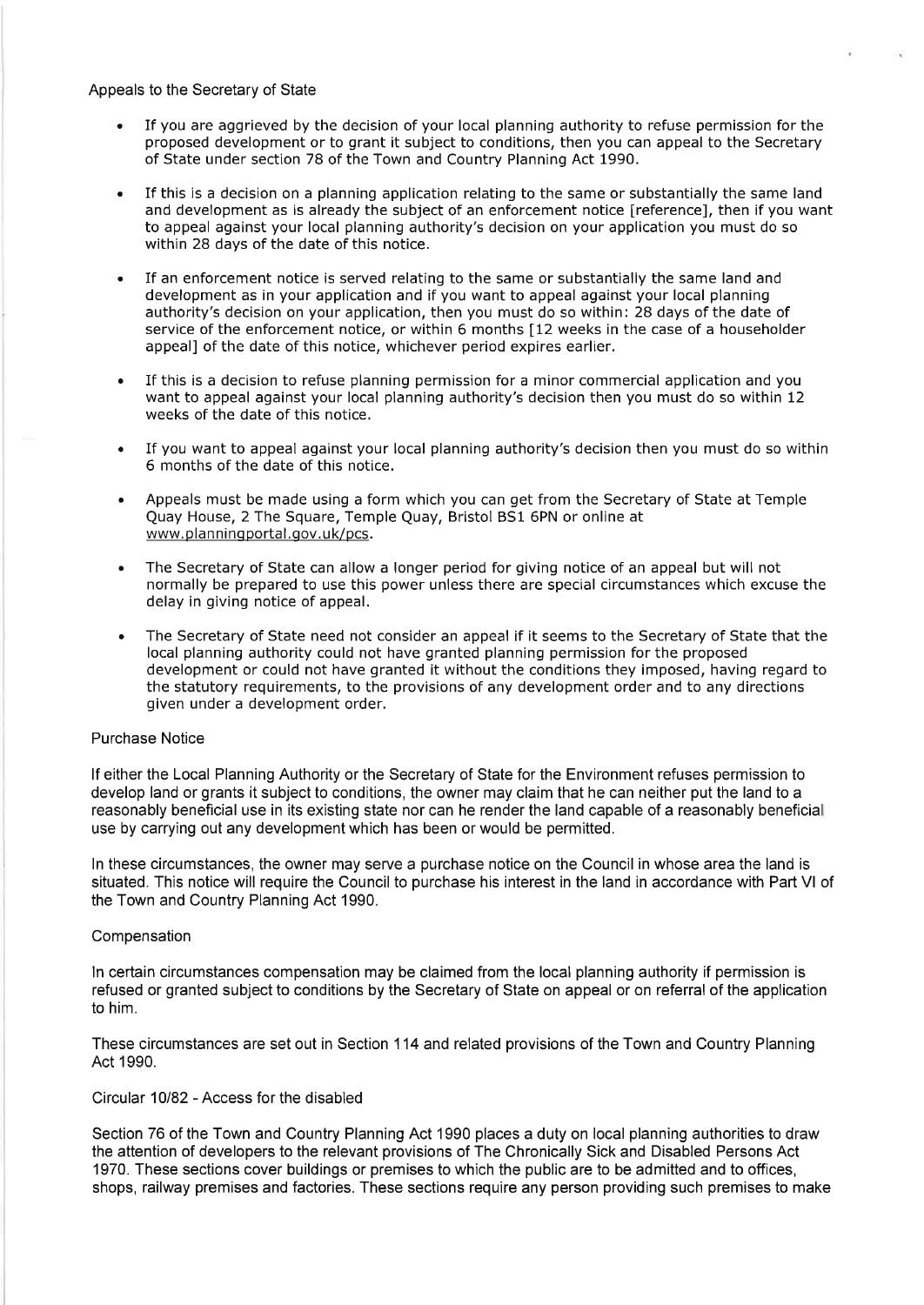provision, where reasonable and practicable, for the means of access, parking and sanitary conveniences to meet the needs of disabled people.

#### **NOTE**

No consent, permission or approval hereby given absolves the applicant from the necessity of obtaining the approval, under Building Regulations, of the District Council in whose area where the site of the proposed development is situated, or of obtaining approval under any other Bye-Laws, local Acts, orders, regulations and statutory provisions in force; and no part of the proposed development should be commenced until such further approval has been obtained.